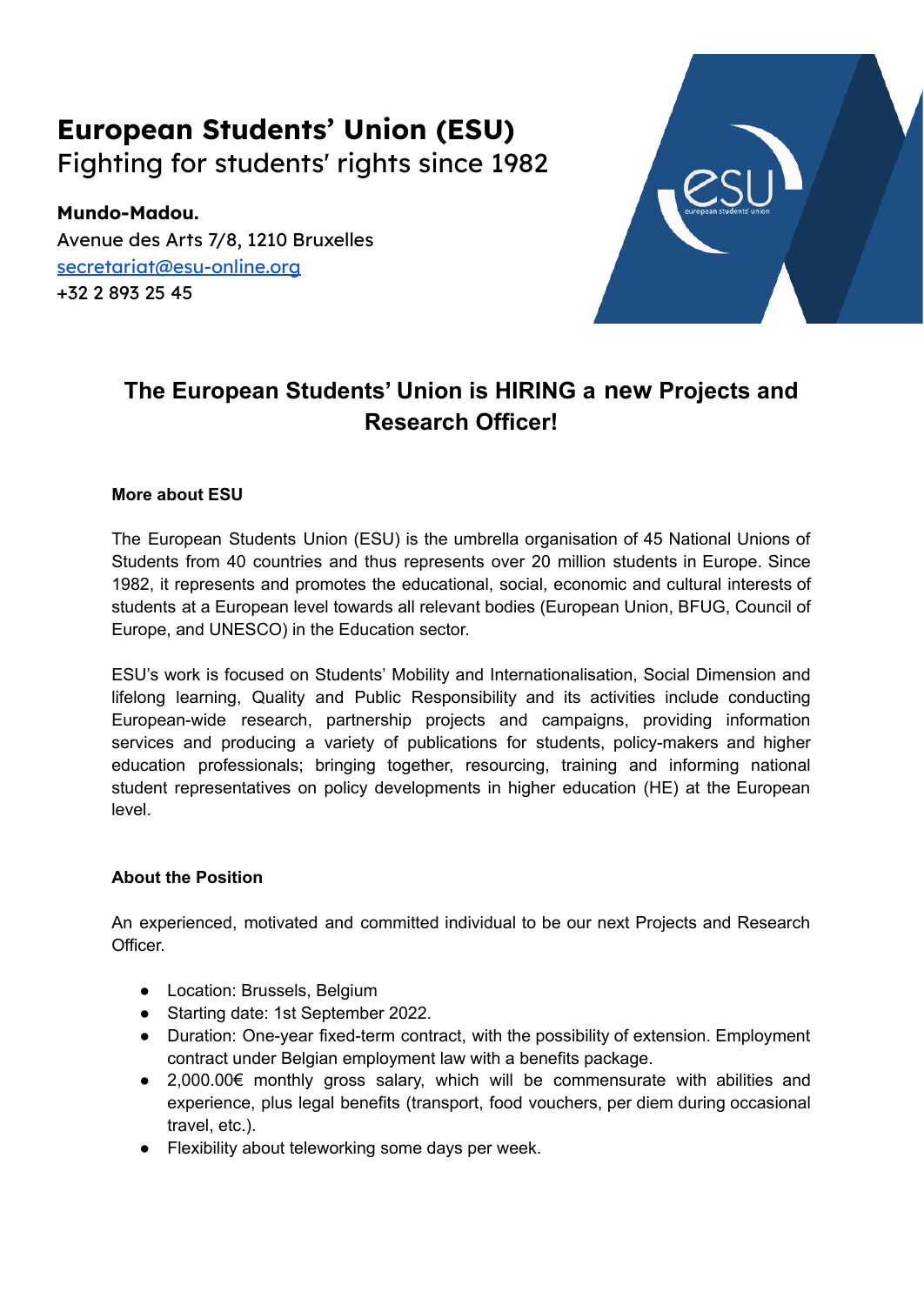## **Specific Duties and Responsibilities**

The Policy and Research Officer contributes to the strategic development of the policy area higher education within the projects and assumes responsibility for the implementation of project activities. The tasks of the Policy and Research Officer include:

# **Project Management (40%)**

- Coordinating the implementation of project actions connected to different ESU projects (e.g. KA2 E+ projects), including:
	- Participation to partners meetings
	- Contact with partners
	- Desk research and working on the development of concrete deliverables
	- Follow up and narrative reporting
	- Financial report with the support of Projects' team

● Ensuring coherent communications of assigned projects and coordination with the Communications Team;

● Support in the preparation of grant requests from the EU Commission, Council of Europe and other institutions associated with ESU's activities;

Implementing the activities foreseen in the frame of 5 EU-funded projects under 'Initiatives to support the implementation of European Higher Education Area (EHEA) reforms.'

#### **Research (50%)**

- Support the implementation of Survey building, quantitative data collection and analysis and desk research;
- Contributing to the coherence between the projects and the annual work plan of ESU during all the stages of the project cycle;
- Supporting in drafting and editing of research reports and other documents;

# **General tasks (10%)**

- Performs regularly and efficiently various administrative tasks;
- Collaborates with colleagues in organising project events;
- Collaborates with colleagues and partners to develop project deliverables;
- Performs regularly and efficiently various administrative tasks.

The Officer supports the transversal policy work of ESU within the projects, and the cooperation with relevant partners.

The Officer is free to propose initiatives related to their work in line with their experience, in order to improve, develop or adapt their everyday duties.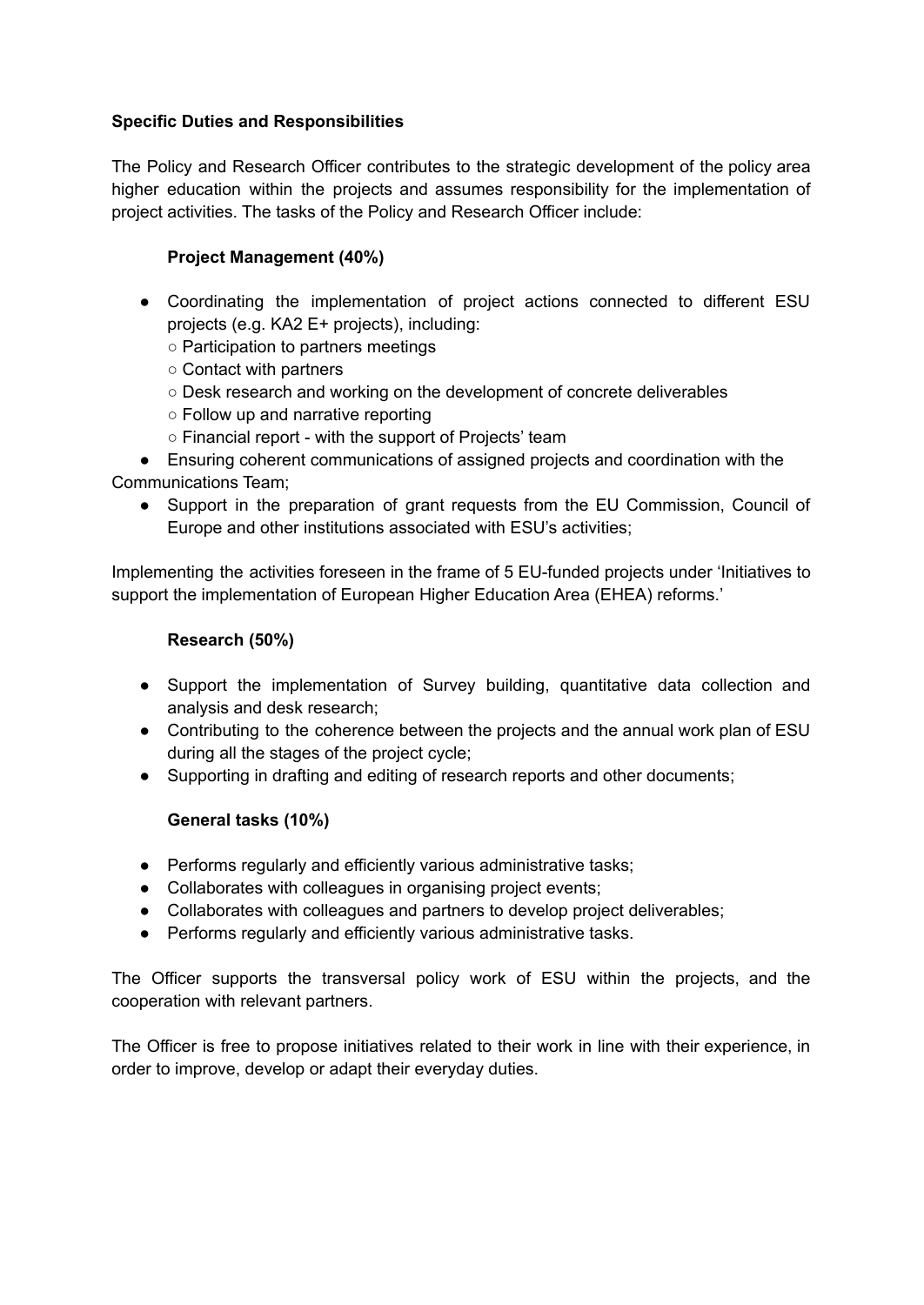# **Eligibility requirements and skills/abilities**

- Academic master's degree within a relevant field or equivalent work experience (e.g. EU Studies, Political Sciences, Educational Studies, Sociology)
- Good knowledge of HE policies, processes and stakeholders (Bologna Process,..);
- Knowledge on survey building, quantitative data collection and analysis;
- Experience in desk research, and previous involvement in research both on policy and for projects;
- Experience of at least 2 years in project design, management and implementation, and budget follow-up (preferably EU projects) with willingness to learn and grow fast;
- Ability to work on several different projects and topics at the same time;
- Ability to identify key advocacy opportunities and related stakeholders, and to advance the identified policy priorities;
- Experience in the organisation of internal and external events, online and in-person;
- Digital literacy:
- Capable to work independently;
- Teamwork skills;

# **Meriting**

- Experience of working with or within a membership-based organisation;
- Advanced knowledge of more languages relevant for the position;

# **How to apply?**

ESU is committed to equality of opportunity and encourages applications from all qualified candidates regardless of sex, age, disability, gender identity, religion, or ethnicity.

If you are interested in applying for the position of Policy and Research Officer, please send an email to [jobs@esu-online.org](mailto:jobs@esu-online.org) with the subject line 'Policy and Research Officer – Your Name and Surname', including:

- Your CV (maximum 2 pages), Europass is better but not mandatory!
- A motivation letter is mandatory.
- List of research experience or/and a letter of reference from is an asset.

# **Deadline to apply and agenda:**

Only shortlisted candidates will be contacted to be invited to the following phases of the recruitment process, which will consist of a written assignment and one interview.

- ESU Secretariat must receive all applications by the 10th of June (CET)
- By the beginning of the third week of June, shortlisted candidates will be contacted and invited to an online or in-person interview.
- Decision and notification shall take place before the end of June.